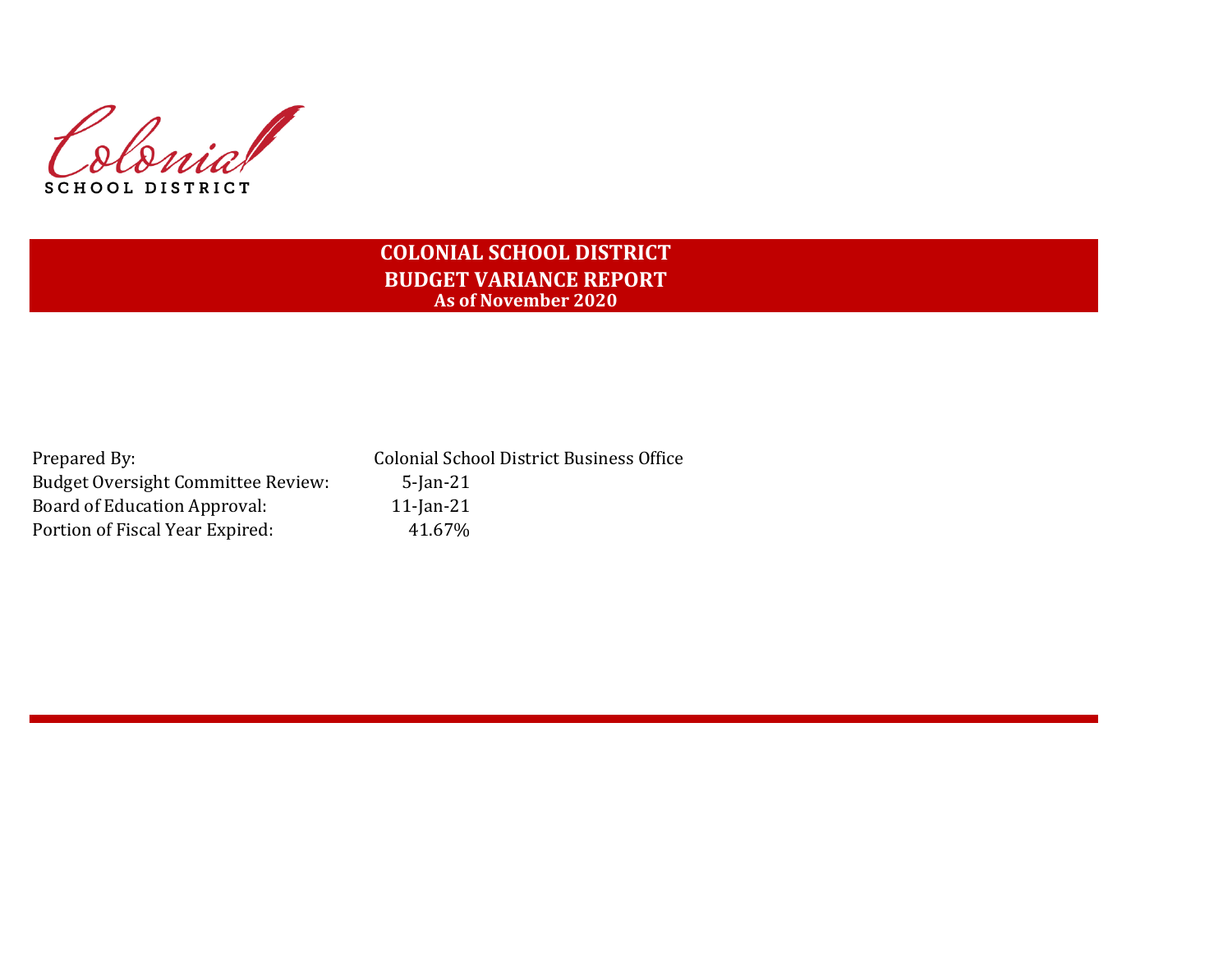| SCHOOL DISTRICT                    | <b>Board</b><br>Approved<br><b>Budget</b> | Receipt<br>to Date | Percent<br><b>Received</b> | <b>Variance</b>   |
|------------------------------------|-------------------------------------------|--------------------|----------------------------|-------------------|
| <b>DISCRETIONARY STATE REVENUE</b> |                                           |                    |                            |                   |
| Division II Costs, AOC             | 2,250,000                                 | 361,426.00         | 16.06%                     | (1,888,574.00)    |
| Division III Equalization          | 5,300,000                                 | 4,683,485.00       | 88.37%                     | (616, 515.00)     |
| <b>Educational Sustainment</b>     | 2,100,000                                 | 1,889,164.00       | 89.96%                     | (210, 836.00)     |
| Excellence/Admin Option            | 28,000                                    |                    | 0.00%                      | (28,000.00)       |
| <b>SUBTOTAL</b>                    | 9,678,000                                 | 6,934,075.00       | 71.65%                     | (2,743,925.00)    |
| <b>RESTRICTED STATE REVENUE</b>    |                                           |                    |                            |                   |
| State formula salaries             | 72,436,126                                | 68,129,948.00      | 94.06%                     | (4,306,178.37)    |
| Cafeteria Salaries                 | 2,600,000                                 | 1,524,678.00       | 58.64%                     | (1,075,322.00)    |
| Division II Costs, AOC - Voc       | $\bf{0}$                                  | 140,190.00         | $\theta$                   | 140,190.00        |
| Division II Costs, Energy          | 1,925,000                                 | 1,732,453.00       | 90.00%                     | (192, 547.00)     |
| <b>State Transportation</b>        | 6,971,000                                 | 4,958,396.11       | 71.13%                     | (2,012,603.89)    |
| Drivers Ed                         | $\Omega$                                  | 34,403.00          | 0.00%                      | 34,403.00         |
| <b>Unique Alternative</b>          | 790,000                                   | 369,744.00         | 46.80%                     | (420, 256.00)     |
| <b>Related Services</b>            | 32,300                                    | 27,896.00          | 86.37%                     | (4,404.00)        |
| <b>Professional Development</b>    | 0                                         | 116,171.00         | $0.00\%$                   | 116,171.00        |
| <b>Technology Block Grant</b>      | $\theta$                                  | 252,832.00         | 0.00%                      | 252,832.00        |
| <b>Student Success Block Grant</b> | 697,290                                   | 697,290.00         | 100.00%                    |                   |
| Opportunity funding                | 2,158,648                                 | 843,588.00         | 39.08%                     | (1,315,060.00)    |
| <b>Other State Revenue</b>         | 200,000                                   | 25,763.96          | 12.88%                     | (174, 236.04)     |
| John G. Leach                      | 8,716,000                                 | 8,194,648.00       | 94.02%                     | (521, 352.00)     |
| ECAP (Pre-K State grant)           | 287,600                                   | 287,600.00         | 100.00%                    |                   |
| Minor Capital Improvements         | 845,554                                   |                    | $0.00\%$                   | (845, 554.00)     |
| <b>SUBTOTAL</b>                    | 97,659,518                                | 87,335,601.07      | 89.43%                     | (10, 323, 917.30) |
| Operational budget reduction       | (1,938,690)                               |                    |                            |                   |
| <b>TOTAL STATE REVENUE</b>         | \$105,398,828                             | 94,269,676.07      | 89.44%                     | (11, 129, 152.30) |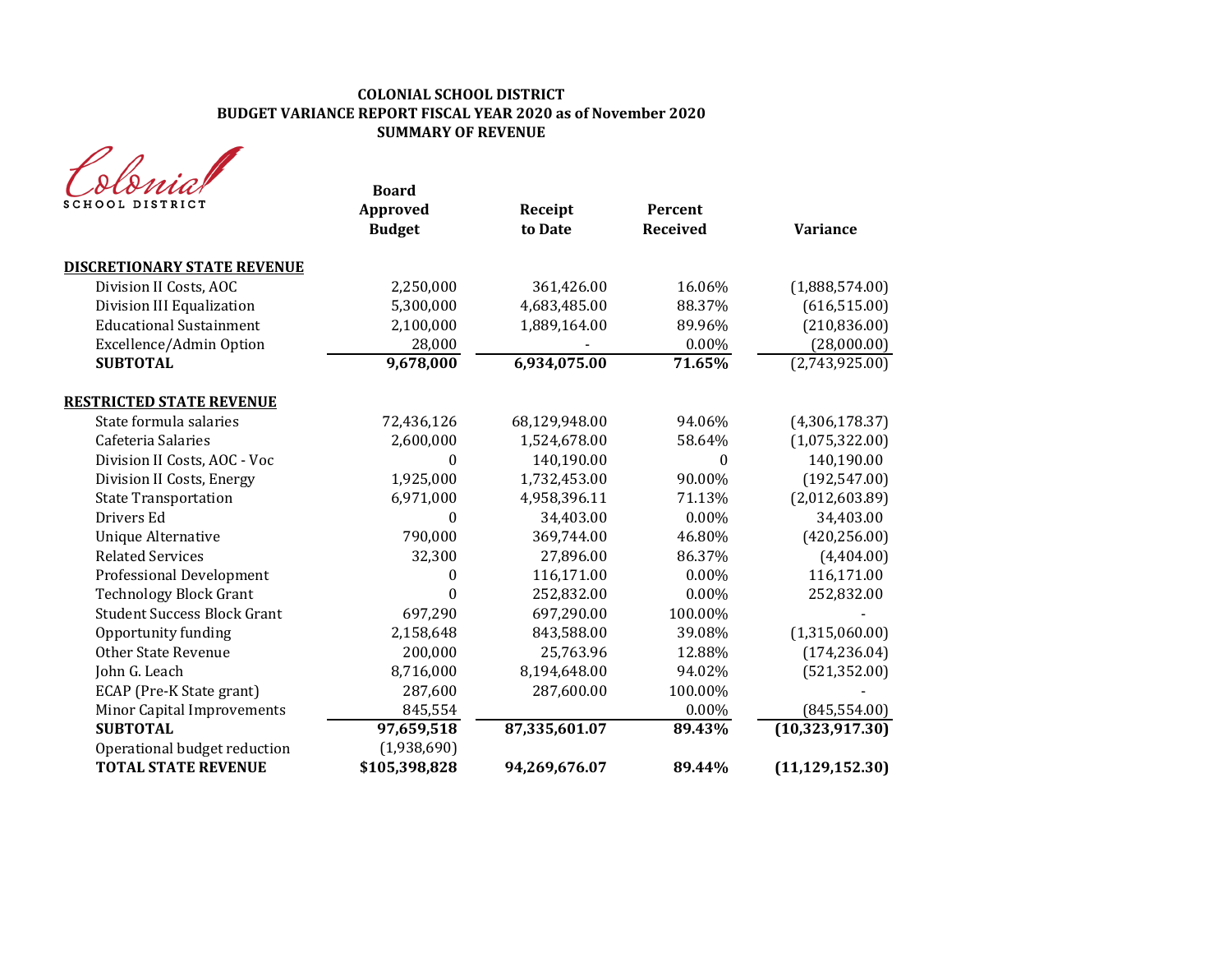| SCHOOL DISTRICT                     | <b>Board</b><br>Approved<br><b>Budget</b> | Receipt<br>to Date | Percent<br><b>Received</b> | <b>Variance</b>  |
|-------------------------------------|-------------------------------------------|--------------------|----------------------------|------------------|
| <b>DISCRETIONARY LOCAL REVENUE</b>  |                                           |                    |                            |                  |
| <b>Current Expense Tax Receipts</b> | 48,254,989                                | 46,368,818.53      | 96.09%                     | (1,886,170.34)   |
| Interest                            | 1,400,000                                 | 436,846.47         | 31.20%                     | (963, 153.53)    |
| <b>Indirect Costs</b>               | 300,000                                   | 82,888.13          | 27.63%                     | (217, 111.87)    |
| <b>CSCRP</b>                        | 59,000                                    | 17,522.63          | 29.70%                     | (41, 477.37)     |
| <b>SUBTOTAL</b>                     | 50,013,989                                | 46,906,075.76      | 93.79%                     | (3, 107, 913.11) |
| <b>RESTRICTED LOCAL REVENUE</b>     |                                           |                    |                            |                  |
| Debt Service Tax Receipts           | 4,384,546                                 | 4,152,793.25       | 94.71%                     | (231, 752.75)    |
| Tuition Receipts (excl. Leach)      | 6,498,629                                 | 5,894,642.56       | 90.71%                     | (603, 986.44)    |
| John G. Leach (tuition revenue)     | 4,750,000                                 | 4,750,000.00       | 100.00%                    |                  |
| Match Tax Receipts                  | 2,261,821                                 | 2,132,511.91       | 94.28%                     | (129, 309.09)    |
| <b>Technology Maintenance Match</b> | 459,621                                   | 442,922.63         | 96.37%                     | (16,698.37)      |
| Cafeteria                           | 4,000,000                                 | 1,894,805.67       | 47.37%                     | (2, 105, 194.33) |
| Donations                           | 25,000                                    | 35,000.00          | 140.00%                    | 10,000.00        |
| E3 Grant                            | 2,080,000                                 | 265,091.73         | 12.74%                     | (1,814,908.27)   |
| <b>Other Local Revenue</b>          | 500,000                                   | 546,647.88         | 109.33%                    | 46,647.88        |
| <b>SUBTOTAL</b>                     | 24,959,617                                | 20,114,415.63      | 80.59%                     | (4,845,201.37)   |
| <b>OTHER LOCAL FUNDS</b>            |                                           |                    |                            |                  |
| Charter (Reduction)                 | (5,911,657)                               | (2, 147, 120.51)   | 36.32%                     | 3,764,536.49     |
| Choice (Reduction)                  | (922, 622)                                |                    | $0.00\%$                   | 922,622.00       |
| Reserve funds                       | (3,359,419)                               |                    | $0.00\%$                   | 3,359,419.00     |
| <b>SUBTOTAL</b>                     | (10, 193, 698)                            | (2, 147, 120.51)   | 21.06%                     | 8,046,577.49     |
| <b>TOTAL LOCAL REVENUE</b>          | 64,779,908                                | 64,873,370.88      | 100.14%                    | 93,463.01        |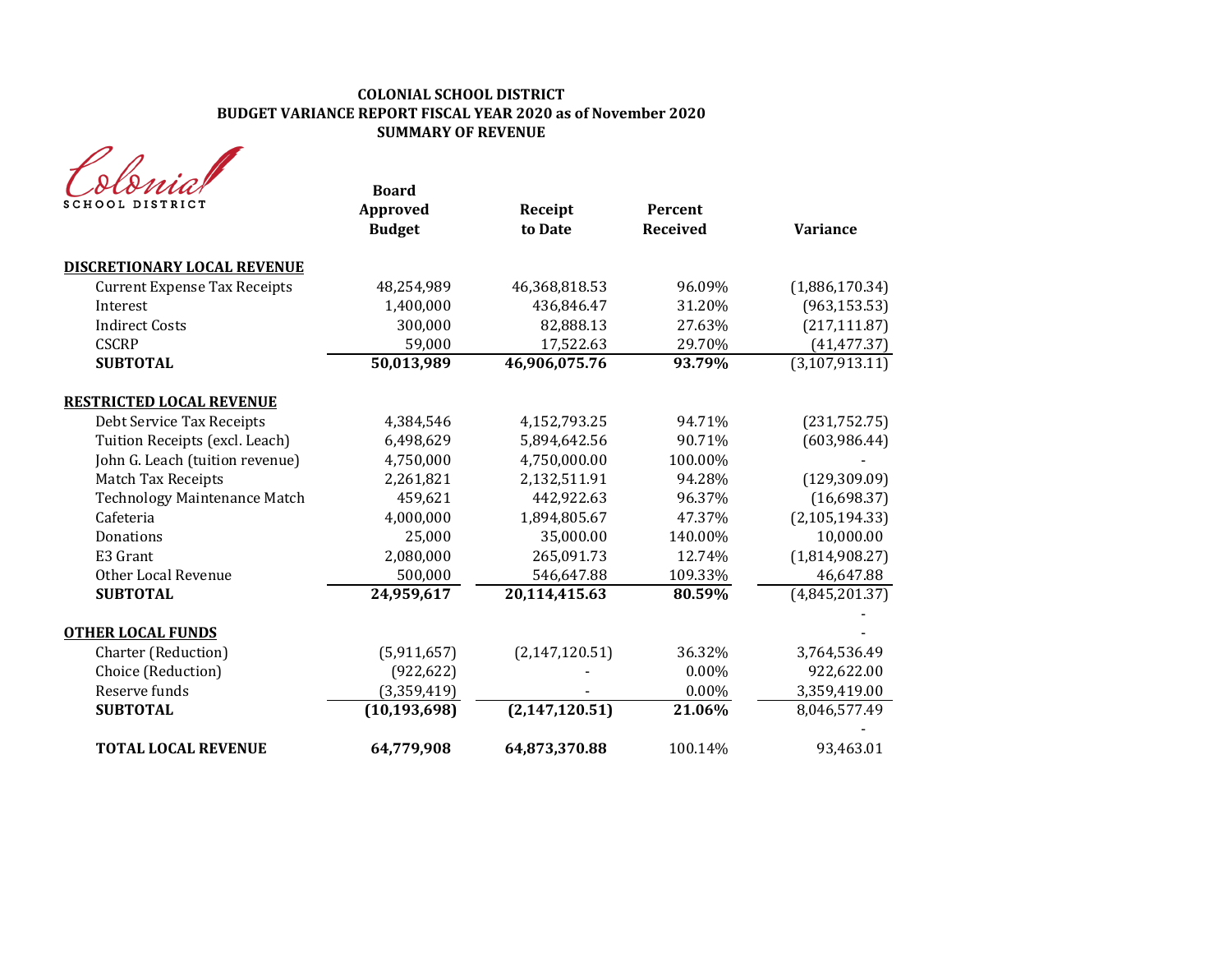| 'swia           |
|-----------------|
| SCHOOL DISTRICT |

| stoniar<br>SCHOOL DISTRICT   | <b>Board</b><br>Approved<br><b>Budget</b> | Receipt<br>to Date | <b>Percent</b><br><b>Received</b> | <b>Variance</b> |
|------------------------------|-------------------------------------------|--------------------|-----------------------------------|-----------------|
| <b>FEDERAL REVENUE</b>       |                                           |                    |                                   |                 |
| <b>IDEA Part B</b>           | 2,765,003                                 | 2,765,003.00       | 100.00%                           |                 |
| <b>IDEA</b> Pre-K            | 119,889                                   | 119,889.00         | 100.00%                           |                 |
| Title I                      | 4.173.514                                 | 4.173.514.00       | 100.00%                           |                 |
| Title II                     | 737,282                                   | 737,282.00         | 100.00%                           |                 |
| Title III                    | 106,766                                   | 106,766.00         | 100.00%                           |                 |
| Perkins                      | 255,237                                   | 255,237.00         | 100.00%                           |                 |
| Title IV                     | 474,835                                   | 474,835.00         | 100.00%                           |                 |
| Other Federal Funds          | 493,120                                   | 848,735.68         | 172.12%                           | 355,615.68      |
| <b>TOTAL FEDERAL REVENUE</b> | \$9,125,646                               | 9,481,261.68       | 103.90%                           | 355,615.68      |
| <b>TOTAL REVENUE</b>         | \$179,304,382                             | 168,624,308.63     | 94.04%                            | (10,680,073.61) |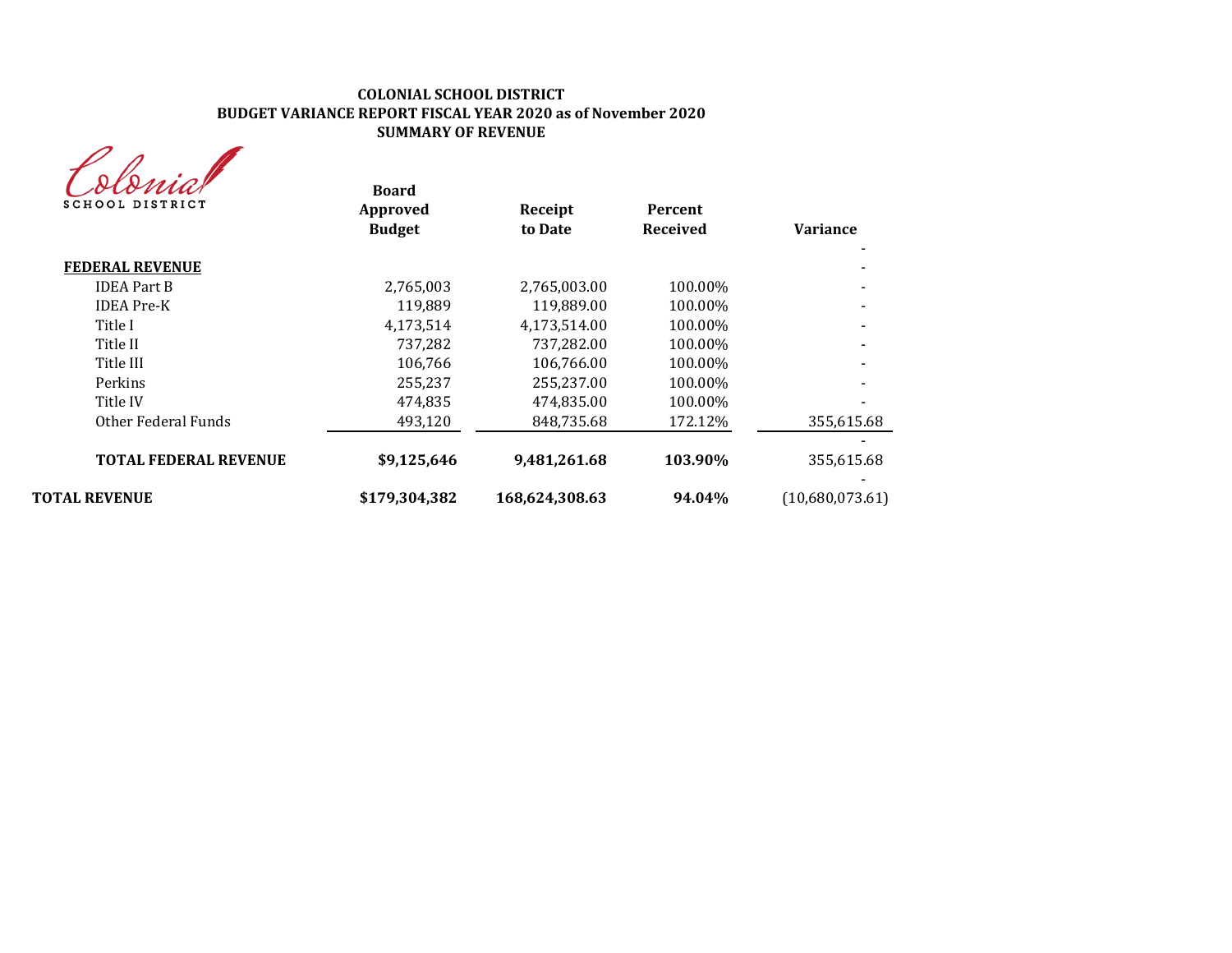

|                     | <b>SCHOOL DISTRICT</b> |                                     | <b>Board</b><br>Approved |             |                     | Remaining      | Percent   | Percent      |
|---------------------|------------------------|-------------------------------------|--------------------------|-------------|---------------------|----------------|-----------|--------------|
| <b>EXPENDITURES</b> |                        |                                     | <b>Budget</b>            | Encumbrance | <b>Expenditures</b> | <b>Balance</b> | Obligated | <b>Spent</b> |
| <b>Operating</b>    | Program                |                                     |                          |             |                     |                |           |              |
|                     |                        | <b>DISCRETIONARY SCHOOL BUDGETS</b> |                          |             |                     |                |           |              |
| 9340410A            | 95437                  | Carrie Downie Library               | 2,743                    |             |                     | 2,743.20       | 0.00%     | 0.00%        |
| 9340410A            | 99999                  | Carrie Downie Elementary            | 43,156                   | 9,591.84    | 7,066.08            | 26,497.98      | 38.60%    | 16.37%       |
| 9340412A            | 95437                  | Castle Hills Library                | 4,091                    |             | 17.99               | 4,072.51       | 0.44%     | 0.44%        |
| 9340412A            | 99999                  | <b>Castle Hills Elementary</b>      | 65,381                   | 13,603.08   | 7,258.57            | 44,519.75      | 31.91%    | 11.10%       |
| 9340418A            | 95437                  | Pleasantville Library               | 2,770                    |             |                     | 2,770.20       | 0.00%     | $0.00\%$     |
| 9340418A            | 99999                  | Pleasantville Elementary            | 42,044                   | 5,057.48    | 6,186.62            | 30,800.30      | 26.74%    | 14.71%       |
| 9340420A            | 95437                  | Wilmington Manor Library            | 2,100                    |             |                     | 2,099.70       | 0.00%     | 0.00%        |
| 9340420A            | 99999                  | Wilmington Manor Elementary         | 35,772                   | 9,416.32    | 6,684.97            | 19,671.01      | 45.01%    | 18.69%       |
| 9340422A            | 95437                  | Wilbur Library                      | 7,873                    |             | 2,500.00            | 5,373.20       | 31.75%    | 31.75%       |
| 9340422A            | 99999                  | Wilbur Elementary                   | 117,929                  | 9,684.76    | 28,286.49           | 79,957.55      | 32.20%    | 23.99%       |
| 9340427A            | 95437                  | Southern Library                    | 5,869                    |             | $\blacksquare$      | 5,868.90       | 0.00%     | 0.00%        |
| 9340427A            | 99999                  | Southern Elementary                 | 87,484                   | 10,462.87   | 21,697.27           | 55,323.46      | 36.76%    | 24.80%       |
| 9340432A            | 95437                  | New Castle Library                  | 3,536                    |             |                     | 3,536.10       | 0.00%     | 0.00%        |
| 9340432A            | 99999                  | New Castle Elementary               | 54,784                   | 4,567.91    | 8,463.13            | 41,752.86      | 23.79%    | 15.45%       |
| 9340456A            | 95437                  | Eisenberg Library                   | 3,475                    |             |                     | 3,474.90       | 0.00%     | $0.00\%$     |
| 9340456A            | 99999                  | <b>Eisenberg Elementary</b>         | 52,668                   | 2,819.62    | 7,138.75            | 42,709.63      | 18.91%    | 13.55%       |
| 9340470A            | 95437                  | <b>Gunning Bedford Library</b>      | 7,209                    | 3,066.36    | 3,071.04            | 1,071.60       | 85.14%    | 42.60%       |
| 9340470A            | 99999                  | <b>Gunning Bedford Middle</b>       | 114,542                  | 13,431.40   | 44,694.47           | 56,416.23      | 50.75%    | 39.02%       |
| 9340474A            | 95437                  | George Read Library                 | 5,390                    |             |                     | 5,390.10       | 0.00%     | $0.00\%$     |
| 9340474A            | 99999                  | George Read Middle                  | 88,151                   | 7,167.79    | 22,916.36           | 58,066.35      | 34.13%    | 26.00%       |
| 9340476A            | 95437                  | McCullough Library                  | 5,253                    |             |                     | 5,253.30       | 0.00%     | 0.00%        |
| 9340476A            | 99999                  | McCullough Middle                   | 86,151                   | 14,563.30   | 15,977.86           | 55,609.54      | 35.45%    | 18.55%       |
| 9340490A            | 95048                  | William Penn - ROTC                 | 8,010                    |             | 2,129.52            | 5,880.48       | 26.59%    | 26.59%       |
| 9340490A            | 95073                  | William Penn - Music Choir          | 24,795                   |             | 552.88              | 24,242.12      | 2.23%     | 2.23%        |
| 9340490A            | 95437                  | William Penn - Library              | 14,953                   |             | 3,588.71            | 11,363.89      | 24.00%    | 24.00%       |
| 9340490A            | 95468                  | William Penn - Summer School        | 7,695                    |             |                     | 7,695.00       | 0.00%     | 0.00%        |
| 9340490A            | 95602                  | <b>William Penn - Athletics</b>     | 150,480                  | 28,242.48   | 27,504.47           | 94,733.05      | 37.05%    | 18.28%       |
| 9340490A            | 99999                  | William Penn High School            | 256,733                  | 16,037.47   | 105,245.29          | 135,450.34     | 47.24%    | 40.99%       |
|                     |                        | <b>SUBTOTAL</b>                     | 1,301,036                | 147,712.68  | 320,980.47          | 832,343.25     | 36.02%    | 24.67%       |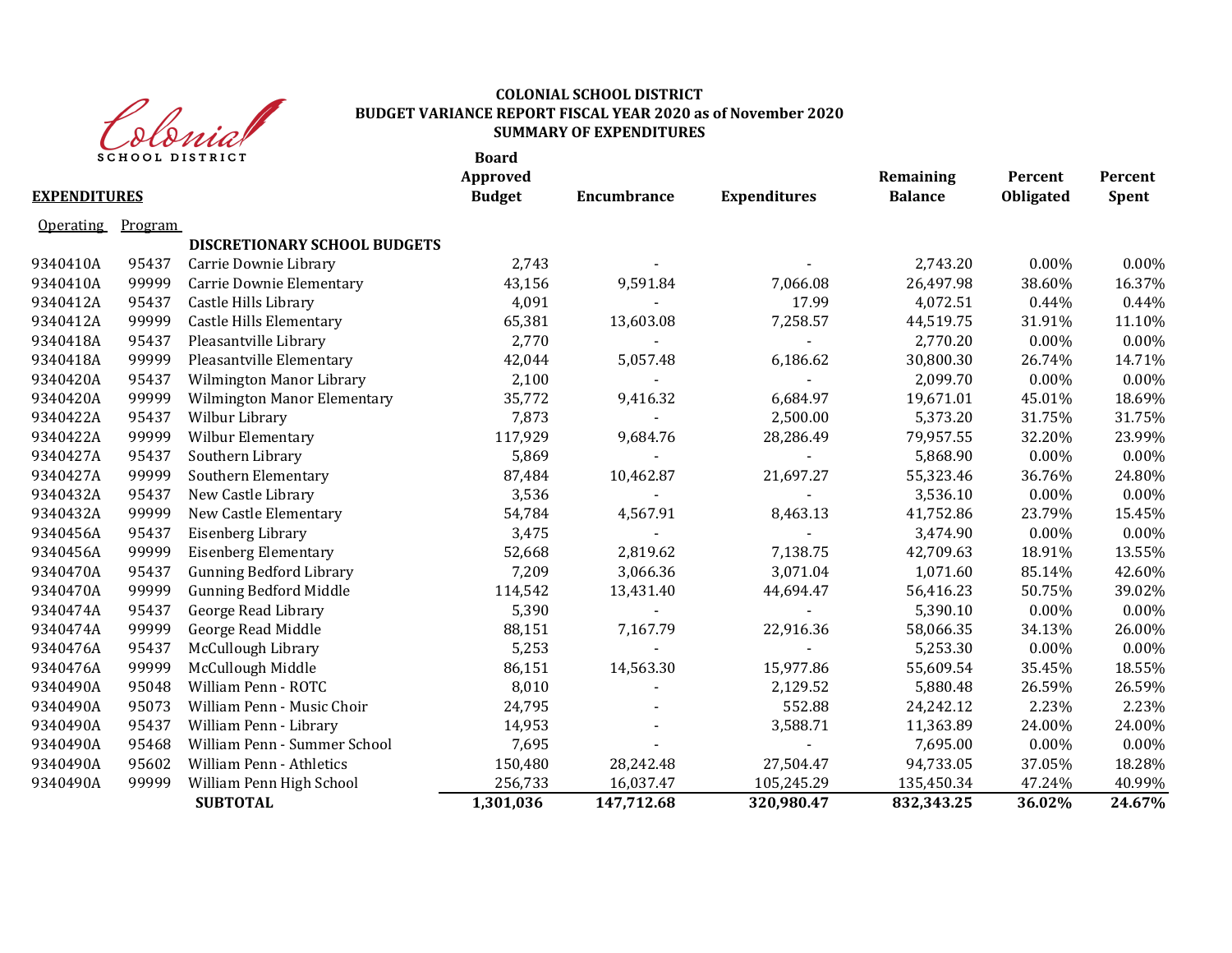

|                     | <b>SCHOOL DISTRICT</b> | $\mathbf{v} \mathbf{v} \mathbf{v} \mathbf{v} \mathbf{v} \mathbf{v}$ | <b>Board</b><br>Approved |                |                     | Remaining      | Percent          | Percent      |
|---------------------|------------------------|---------------------------------------------------------------------|--------------------------|----------------|---------------------|----------------|------------------|--------------|
| <b>EXPENDITURES</b> |                        |                                                                     | <b>Budget</b>            | Encumbrance    | <b>Expenditures</b> | <b>Balance</b> | <b>Obligated</b> | <b>Spent</b> |
| <b>Operating</b>    | Program                |                                                                     |                          |                |                     |                |                  |              |
|                     |                        | DISCRETIONARY DIVISION/DEPARTMENT BUDGETS                           |                          |                |                     |                |                  |              |
| 99900000            | 99999                  | <b>Board of Education</b>                                           | 27,900                   |                | 15,590.06           | 12,309.94      | 55.88%           | 55.88%       |
| 99900100            | 99999                  | Legal                                                               | 79,200                   | 6,083.88       | 41,437.59           | 31,678.53      | 60.00%           | 52.32%       |
| 99900300            | 95228                  | Substitutes & Homebound                                             | 675,000                  | 15,000.00      | 23,154.18           | 636,845.82     | 5.65%            | 3.43%        |
| 99900300            | 95494                  | Teacher of the Year                                                 | 11,250                   | $\sim$         | 249.63              | 11,000.37      | 2.22%            | 2.22%        |
| 99900300            | 99999                  | <b>General District Expenses</b>                                    | 1,391,612                | 163,591.22     | 2,918,659.14        | (1,690,638.36) | 221.49%          | 209.73%      |
| 99910000            | 95052                  | Marketing                                                           | 54,540                   | 11,484.36      | 12,652.86           | 30,402.78      | 44.26%           | 23.20%       |
| 99910000            | 99999                  | <b>Public Communications</b>                                        | 18,180                   | $\blacksquare$ | 2,707.62            | 15,472.38      | 14.89%           | 14.89%       |
| 99910010            | 95411                  | Copy Center                                                         | 211,500                  | 59,429.62      | 49,928.64           | 102,141.74     | 51.71%           | 23.61%       |
| 99910010            | 99999                  | District Administration                                             | 225,450                  | 128,387.09     | 60,348.94           | 36,713.97      | 83.72%           | 26.77%       |
| 99910010            | 95405                  | District Choice                                                     | 4,050                    |                | 554.64              | 3,495.36       | 13.69%           | 13.69%       |
| 99910100            | 99999                  | Superintendent                                                      | 16,200                   | 206.00         | 1,022.50            | 19,371.50      | 7.58%            | 6.31%        |
| 99970600            | 95060                  | Preschool Expansion                                                 | 121,500                  | 8,357.90       | 18,711.22           | 94,430.88      | 22.28%           | 15.40%       |
| 99970675            | 95430                  | <b>Elementary Wellness</b>                                          | 76,500                   |                | 20,313.10           | 56,186.90      | 26.55%           | 26.55%       |
| 99910110            | 99999                  | Assistant Superintendent 1                                          | 13,500                   |                | 5,192.00            | 8,308.00       | 38.46%           | 38.46%       |
| 99910115            | 99999                  | Assistant Superintendent 2                                          | 13,500                   | 2,199.00       | 348.00              | 10,953.00      | 18.87%           | 2.58%        |
| 99920000            | 99999                  | Curriculum/Instruction                                              | 112,500                  | 465.16         | 508.69              | 111,526.15     | 0.87%            | 0.45%        |
| 99920000            | 95435                  | Common Core/Curriculum                                              | 225,000                  | $\blacksquare$ |                     | 225,000.00     | 0.00%            | 0.00%        |
| 99920000            | 90850                  | Music/Art Curriculum                                                | 40,500                   | 18,539.05      | 3,688.55            | 18,272.40      | 54.88%           | 9.11%        |
| 99920100            | 99999                  | <b>Discipline Programs</b>                                          | 166,500                  | 150,000.00     |                     | 16,500.00      | 90.09%           | 0.00%        |
| 99920110            | 99519                  | Security/Constables                                                 | 535,500                  | 101.95         | 145,307.68          | 390,090.37     | 27.15%           | 27.13%       |
| 99920700            | 99999                  | Middle school Athletics                                             | 54,000                   | $\blacksquare$ |                     | 54,000.00      | 0.00%            | 0.00%        |
| 99930300            | 99999                  | <b>Student Services</b>                                             | 18,000                   |                | 915.58              | 17,084.42      | 5.09%            | 5.09%        |
| 99930400            | 99999                  | Behavioral Health                                                   | 18,000                   | 2,222.00       | 18,541.79           | (2,763.79)     | 115.35%          | 103.01%      |
| 99940000            | 99999                  | <b>Business Office</b>                                              | 38,070                   | $\blacksquare$ | 17,103.28           | 20,966.72      | 44.93%           | 44.93%       |
| 99940400            | 99999                  | Local Salaries & Benefits                                           | 38,276,744               | 237,269.14     | 17,256,872.85       | 20,782,601.72  | 45.70%           | 45.08%       |
| 99950000            | 99999                  | Personnel                                                           | 41,400                   | $\sim$         | 15,138.60           | 26,261.40      | 36.57%           | 36.57%       |
| 99940050            | 99999                  | <b>Facilities Maintenance</b>                                       | 990,000                  | 324,054.23     | 344,035.36          | 321,910.41     | 67.48%           | 34.75%       |
| 99960200            | 99531                  | <b>Custodial Services</b>                                           | 405,000                  | 35,031.74      | 115,206.86          | 254,761.40     | 37.10%           | 28.45%       |
| 99970680            | 99999                  | <b>School Supervision</b>                                           | 54,000                   | 15,400.00      | 23,669.56           | 14,930.44      | 72.35%           | 43.83%       |
| 99970680            | 95488                  | <b>Visiting Teachers</b>                                            | 3,600                    | 515.00         | 1,027.67            | 2,057.33       | 42.85%           | 28.55%       |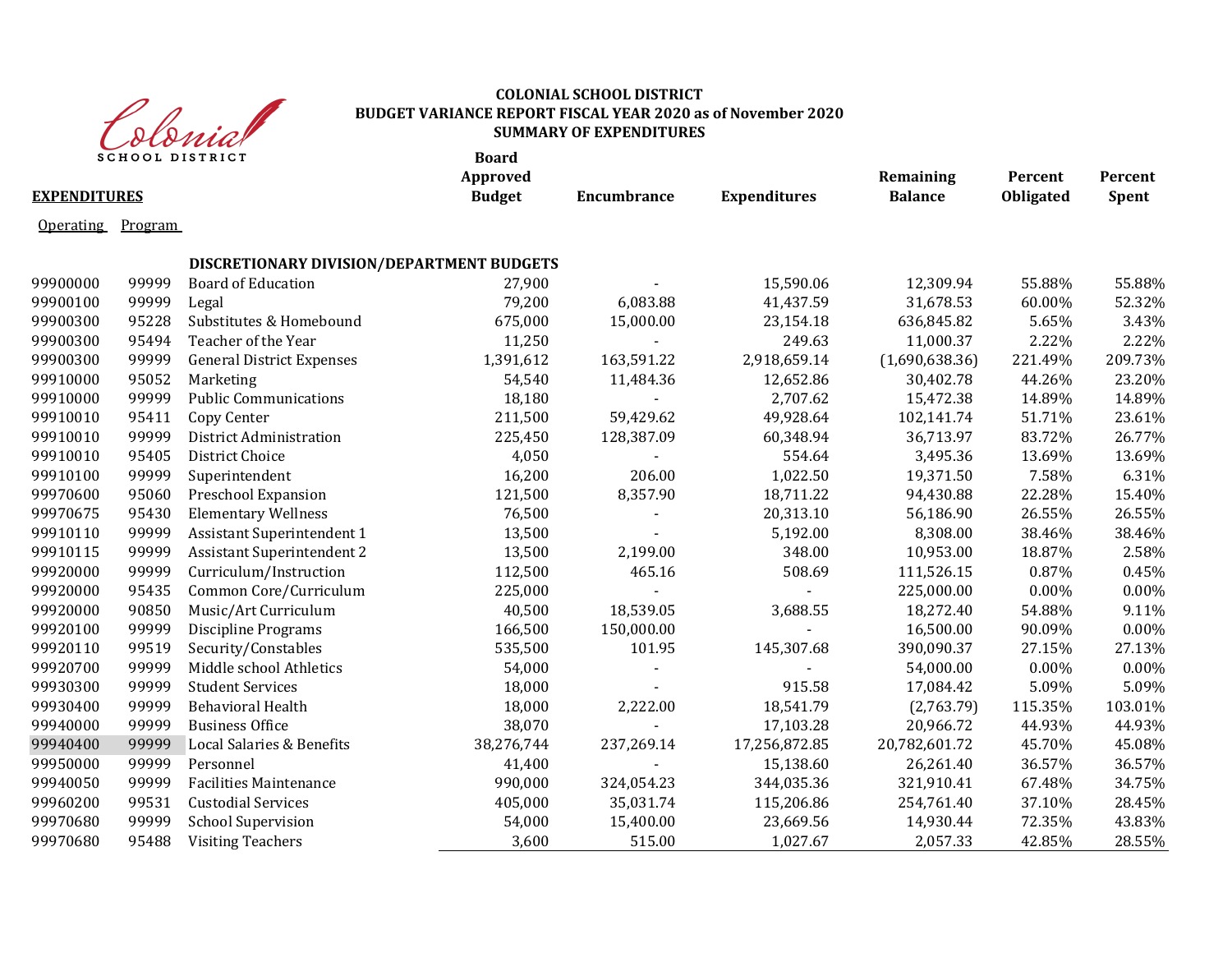

| <b>EXPENDITURES</b> | <b>SCHOOL DISTRICT</b> |                                          | <b>Board</b><br>Approved<br><b>Budget</b> | Encumbrance  | <b>Expenditures</b> | Remaining<br><b>Balance</b> | Percent<br><b>Obligated</b> | Percent<br>Spent |
|---------------------|------------------------|------------------------------------------|-------------------------------------------|--------------|---------------------|-----------------------------|-----------------------------|------------------|
| <b>Operating</b>    | <b>Program</b>         |                                          |                                           |              |                     |                             |                             |                  |
|                     |                        | <b>SUBTOTAL - DISCRETIONARY</b>          | 43,918,696                                | 1,178,337.34 | 21,112,886.59       | 21,631,871.78               | 50.76%                      | 48.07%           |
|                     |                        | RESTRICTED FUNDING WITH LOCAL INVESTMENT |                                           |              |                     |                             |                             |                  |
| 99940810            | 99999                  | Tech Equipment & Repair                  | 1,687,500                                 | 82,481.07    | 739,234.56          | 865,784.37                  | 48.69%                      | 43.81%           |
| 99960200            | 95419                  | Energy/Utilities                         | 1,830,773                                 | 453,562.96   | 278,053.06          | 1,099,156.65                | 39.96%                      | 15.19%           |
| 99960400            | 99999                  | Transportation                           | 6,512,171                                 | 599,725.03   | 2,551,107.79        | 3,361,338.58                | 48.38%                      | 39.17%           |
|                     |                        | SUBTOTAL - RESTRICTED/LOCAL              | 10,030,444                                | 1,135,769.06 | 3,568,395.41        | 5,326,279.60                | 46.90%                      | 35.58%           |
|                     |                        | <b>OTHER RESTRICTED BUDGETS</b>          |                                           |              |                     |                             |                             |                  |
| 99920200            | 99999                  | <b>Extra Time</b>                        | 270,000                                   |              | 10,920.85           | 259,079.15                  | 4.04%                       | 4.04%            |
| 99920500            | 99999                  | Professional Development                 | 99,579                                    | 7,500.00     | 11,542.84           | 80,536.16                   | 19.12%                      | 11.59%           |
| 99920800            | 99999                  | <b>Drivers Education</b>                 | 25,172                                    | 640.00       | 2,353.54            | 22,178.56                   | 11.89%                      | 9.35%            |
| 99921000            | 95512                  | <b>Opportunity Funds Personnel</b>       | 1,202,487                                 |              | 44,460.09           | 1,158,026.91                | 3.70%                       | 3.70%            |
| 99921000            | 99999                  | <b>Opportunity Funds Programming</b>     | 822,404                                   | 369,099.60   | 603,981.34          | (150, 677.42)               | 118.32%                     | 73.44%           |
| 99921000            | 95063                  | Opp Funds Mental Health & Reading        | 684,239                                   |              | 58,462.65           | 625,776.35                  | 8.54%                       | 8.54%            |
| 99940200            | 99999                  | <b>Division I Salaries</b>               | 72,436,126                                |              | 30,982,039.19       | 41,454,087.18               | 42.77%                      | 42.77%           |
| 99940300            | 99999                  | <b>Division II Vocational</b>            | 169,053                                   |              |                     | 169,053.30                  | 0.00%                       | 0.00%            |
| 99940410            | 95037                  | <b>Immersion Funding</b>                 | 20,000                                    |              |                     | 20,000.00                   | 0.00%                       | 0.00%            |
| 99940410            | 99999                  | Competitive Grants - State               | 200,000                                   |              | 27,951.13           | 172,048.87                  | 13.98%                      | 13.98%           |
| 99940500            | 99999                  | <b>Federal Funds</b>                     | 9,125,646                                 | 81,618.17    | 241,290.91          | 8,802,736.92                | 3.54%                       | 2.64%            |
| 99940700            | 99999                  | Private Grants/Donations                 | 25,000                                    |              |                     | 25,000.00                   | 0.00%                       | 0.00%            |
| 99960000            | 99999                  | <b>Child Nutrition Operations</b>        | 8,748,000                                 | 1,126.48     | 3,152,372.73        | 5,594,500.79                | 36.05%                      | 36.04%           |
| 99970000            | 99999                  | Debt Service                             | 4,384,546                                 |              | 2,874,106.85        | 1,510,439.15                | 65.55%                      | 65.55%           |
| 99970680            | 99562                  | Opportunity funds                        | 461,331                                   |              | 205,790.48          | 255,540.52                  | 44.61%                      | 44.61%           |
| 99970680            | 95063                  | SSBG K-3 Basic                           | 729,743                                   |              | 77,077.01           | 652,665.99                  | 10.56%                      | 10.56%           |
| 99990050            | 99999                  | SSBG K-4 Reading                         | 2,080,000                                 | 45,371.88    | 530,702.88          | 1,503,925.24                | 27.70%                      | 25.51%           |
| 99970200            | 99999                  | Minor Capital                            | 1,414,742                                 | 807,899.07   | 949,191.51          | (342, 348.58)               | 124.20%                     | 67.09%           |
| 99970600            | 99768                  | ECAP (State Pre-K grant)                 | 287,600                                   |              | 138,374.56          | 149,225.44                  | 48.11%                      | 48.11%           |
| 99990050            | 99999                  | E3 Grant                                 | 1,871,697                                 | 45,371.88    | 530,702.88          | 1,295,622.24                | 30.78%                      | 28.35%           |
|                     |                        | <b>SUBTOTAL - RESTRICTED</b>             | 105,057,365                               | 1,358,627.08 | 40,441,321.44       | 63,257,416.77               | 39.79%                      | 38.49%           |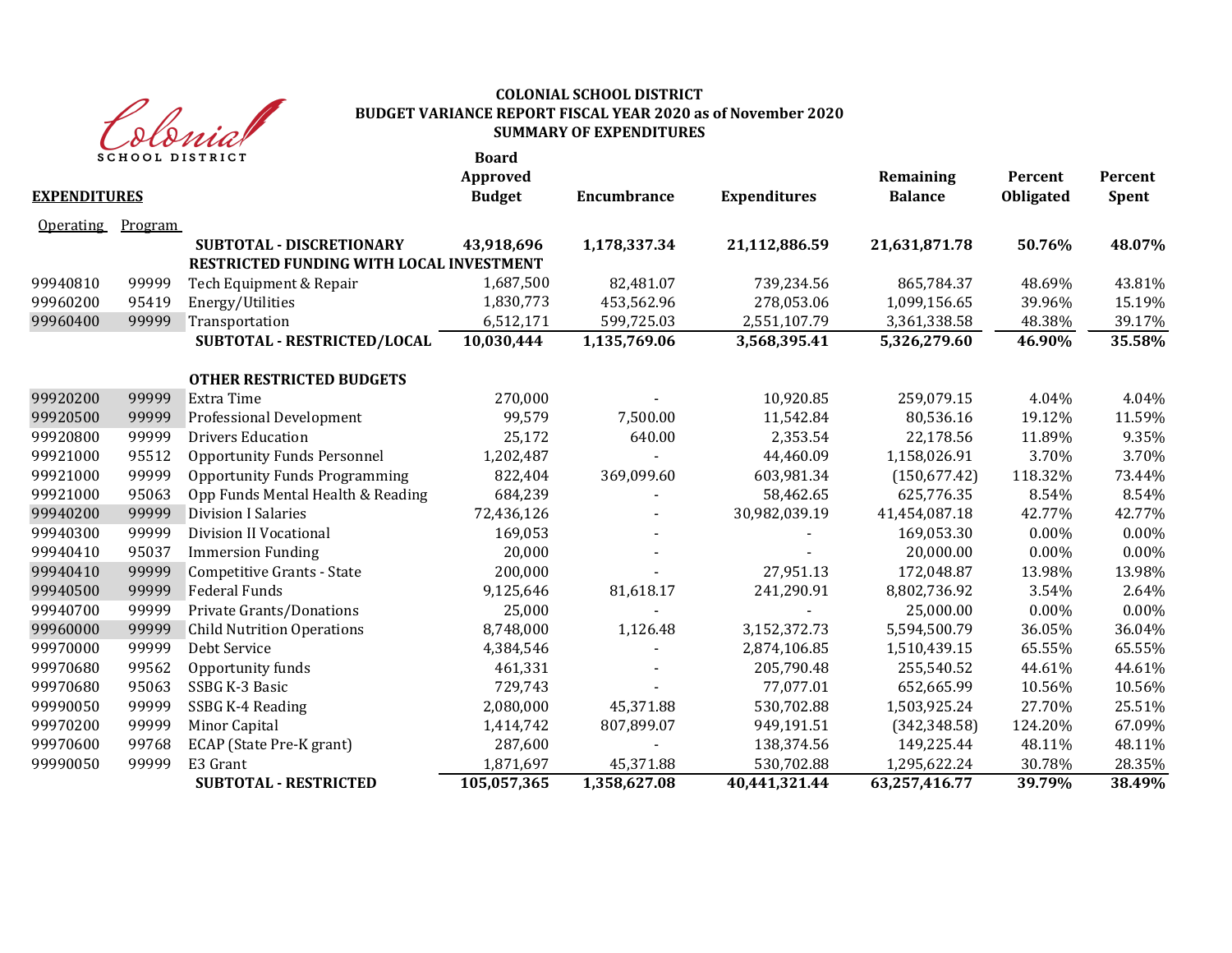

|                           |                | <b>SCHOOL DISTRICT</b>                   | <b>Board</b><br>Approved |                    |                     | Remaining      | Percent   | Percent |
|---------------------------|----------------|------------------------------------------|--------------------------|--------------------|---------------------|----------------|-----------|---------|
| <b>EXPENDITURES</b>       |                |                                          | <b>Budget</b>            | <b>Encumbrance</b> | <b>Expenditures</b> | <b>Balance</b> | Obligated | Spent   |
| <b>Operating</b>          | <b>Program</b> |                                          |                          |                    |                     |                |           |         |
|                           |                | <b>RESTRICTED TUITION FUNDED BUDGETS</b> |                          |                    |                     |                |           |         |
| 99970600                  | 95030          | Preschool                                | 76,005                   | 14,752.74          | 20,726.70           | 40,525.56      | 46.68%    | 27.27%  |
| 99970600                  | 99532          | <b>PreK General Expenses</b>             | 1,115,000                | 359,231.85         | 304,388.50          | 451,379.65     | 59.52%    | 27.30%  |
| 9340427A                  | 95217          | Southern ILC                             | 62,937                   | 2,472.00           | 3,875.03            | 56,589.97      | 10.08%    | 6.16%   |
| 9340427A                  | 99532          | Southern ILC Payroll                     | 318,000                  |                    | 112,223.38          | 205,776.62     | 35.29%    | 35.29%  |
| 9340427A                  | 95207          | Southern CASL                            | 41,675                   | 5,517.17           | 6,338.58            | 29,818.75      | 28.45%    | 15.21%  |
| 9340427A                  | 99530          | Southern CASL Payroll                    | 313,622                  |                    | 100,356.71          | 213,265.29     | 32.00%    | 32.00%  |
| 9340470A                  | 95217          | <b>Gunning Bedford ILC</b>               | 41,675                   | 271.20             | 5,096.00            | 36,307.30      | 12.88%    | 12.23%  |
| 9340470A                  | 99532          | <b>GB ILC Payroll</b>                    | 232,000                  |                    | 87,023.20           | 144,976.80     | 37.51%    | 37.51%  |
| 9340470A                  | 95207          | <b>Gunning Bedford CASL</b>              | 34,020                   | 356.98             | 162.68              | 33,500.34      | 1.53%     | 0.48%   |
| 9340470A                  | 99530          | <b>GB CASL Payroll</b>                   | 225,000                  |                    | 89,415.00           | 135,585.00     | 39.74%    | 39.74%  |
| 9340490A                  | 95207          | <b>WPHS CASL</b>                         | 33,300                   |                    | 12,973.68           | 20,326.32      | 38.96%    | 38.96%  |
| 9340490A                  | 99530          | <b>WPHS CASL Payroll</b>                 | 123,000                  | $\blacksquare$     | 57,827.00           | 65,173.15      | 47.01%    | 47.01%  |
| 9340522A                  | 99532          | <b>Wallin General Expenses</b>           | 792,000                  | 15,958.02          | 306,354.51          | 469,687.47     | 40.70%    | 38.68%  |
| 9340522A                  | 99999          | <b>Wallin Principal</b>                  | 41,972                   | 17,789.20          | 5,308.99            | 18,874.21      | 55.03%    | 12.65%  |
| 99920300                  | 99999          | LEP/ESL                                  | 570,000                  |                    | 219,882.06          | 350,117.94     | 38.58%    | 38.58%  |
| 99921050                  | 99999          | <b>Special Education Services</b>        | 450,000                  | 268,850.27         | 139,865.19          | 41,284.54      | 90.83%    | 31.08%  |
| 99930200                  | 95454          | Private Placement                        | 1,280,000                |                    | 80,802.05           | 1,199,197.95   | 6.31%     | 6.31%   |
| 99930200                  | 99999          | In State Tuition                         | 675,000                  | 68,165.00          | 11,854.70           | 594,980.30     | 11.85%    | 1.76%   |
| 99930200                  | 95236          | <b>Exceptional Children Payroll</b>      | 450,000                  |                    | 138,555.00          | 311,445.00     | 30.79%    | 30.79%  |
| 99930300                  | 99546          | <b>Assistive Technology</b>              | 22,500                   | 2,562.30           | 4,859.20            | 15,078.50      | 32.98%    | 21.60%  |
|                           |                | <b>SUBTOTAL - TUITION</b>                | 6,897,706                | 755,926.73         | 1,707,888.16        | 4,433,890.66   | 35.72%    | 24.76%  |
| See detailed budget       |                | <b>Leach - Special School</b>            | 13,970,832               | 130,257.21         | 5,274,706.51        | 8,565,868.69   | 38.69%    | 37.76%  |
| <b>TOTAL EXPENDITURES</b> |                |                                          | 181,176,079              | 4,706,630          | 72,426,179          | 104,047,671    | 42.57%    | 39.98%  |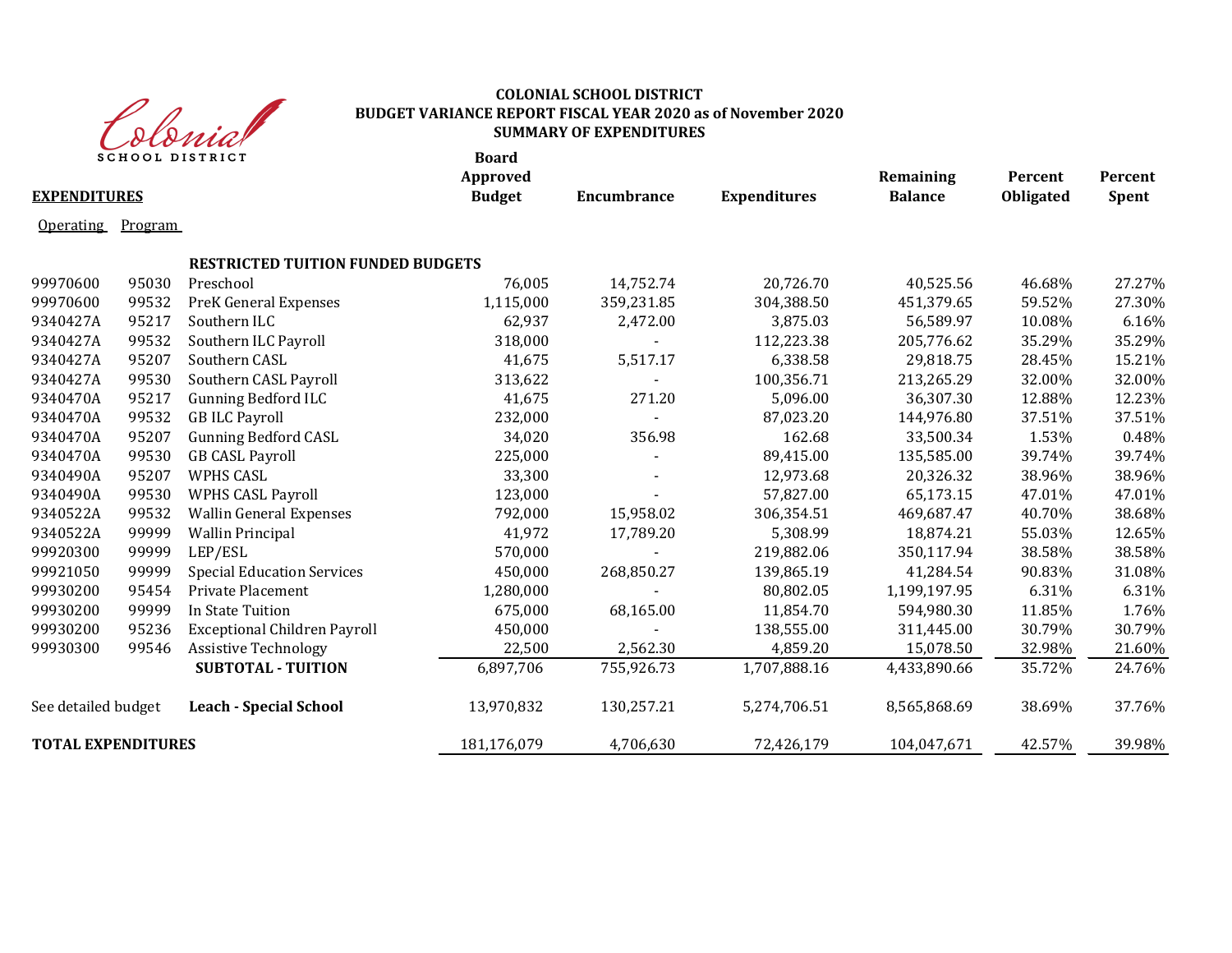Slovist SCHOOL DISTRICT

## **COLONIAL SCHOOL DISTRICT BUDGET VARIANCE REPORT FISCAL YEAR 2020 as of November 2020 DETAIL COST CENTERS**

| <b>EXPENDITURES</b>       |       |                                                                     |               |                    |                     |                |                  |          |
|---------------------------|-------|---------------------------------------------------------------------|---------------|--------------------|---------------------|----------------|------------------|----------|
| <b>Operating Program</b>  |       |                                                                     | <b>Board</b>  |                    |                     | Remaining      | Percent          | Percent  |
|                           |       |                                                                     | <b>Budget</b> | <b>Encumbrance</b> | <b>Expenditures</b> | <b>Balance</b> | <b>Obligated</b> | Spent    |
|                           |       | General District Expenses - Summarized on page 6 - Detail of budget |               |                    |                     |                |                  |          |
| 99900300                  | 99999 | Audit                                                               | 10,000        |                    |                     | 10,000.00      | 0.00%            | 0.00%    |
|                           |       | Insurance                                                           | 213,040       |                    | 13,858.00           | 199,182.00     | 6.50%            | 6.50%    |
|                           |       | Data Service Center                                                 | 418,572       |                    | 104,643.00          | 313,929.00     | 25.00%           | 25.00%   |
|                           |       | One Time Items                                                      | 250,000       |                    | 120,000.00          | 130,000.00     | 48.00%           | 48.00%   |
|                           |       | Contingency                                                         | 500,000       | 163,591.22         | 2,680,158.14        | (2,343,749.36) | 568.75%          | 536.03%  |
| <b>TOTAL EXPENDITURES</b> |       |                                                                     | 1,391,612     | 163,591.22         | 2,918,659.14        | (1,690,638.36) | 221.49%          | 209.73%  |
| <b>CHILD NUTRITION</b>    |       |                                                                     |               |                    |                     |                |                  |          |
| <b>TOTAL EXPENDITURES</b> |       |                                                                     | 8,748,000     | 1,126.48           | 3,152,372.73        | 5,594,500.79   | 36.05%           | 36.04%   |
| <b>TRANSPORTATION</b>     |       |                                                                     |               |                    |                     |                |                  |          |
|                           |       |                                                                     |               |                    |                     |                |                  |          |
| <b>TOTAL EXPENDITURES</b> |       |                                                                     | 6,512,171     | 599,725.03         | 2,551,107.79        | 3,361,338.58   | 48.38%           | 39.17%   |
|                           |       | <b>JOHN G. LEACH - Summarized on page 8 - Detail of budget</b>      |               |                    |                     |                |                  |          |
| 9340427A                  | 99999 | Southern Integration Program                                        | 18,132        | 2,070.72           | 6,277.20            | 9,783.89       | 46.04%           | 34.62%   |
| 9340474A                  | 99999 | George Read Integration Program                                     | 26,234        | 3,334.31           | 206.18              | 22,693.18      | 13.50%           | 0.79%    |
| 9340490A                  | 99999 | William Penn Integration Program                                    | 17,360        |                    | 478.41              | 16,882.00      | 2.76%            | 2.76%    |
| 9340522A                  | 99999 | Wallin Adult Integration                                            | 19,575        |                    |                     | 19,575.00      | 0.00%            | 0.00%    |
| 9340514A                  | 99999 | Leach Principal's Budget                                            | 56,700        | 8,578.73           | 12,151.54           | 35,969.73      | 36.56%           | 21.43%   |
| 9340514A                  | 95254 | <b>Vocational Expenses</b>                                          | 5,400         |                    |                     | 5,400.00       | $0.00\%$         | $0.00\%$ |
| 9340514A                  | 99545 | <b>Related Services</b>                                             | 9,000         |                    |                     | 9,000.00       | 0.00%            | 0.00%    |
| 9340514A                  | 99546 | <b>Assistive Technology</b>                                         | 10,800        |                    |                     | 10,800.00      | 0.00%            | 0.00%    |
| 9340514A                  | 95468 | Summer School                                                       | 9,000         |                    |                     | 9,000.00       | 0.00%            | 0.00%    |
| 99900300                  | 95228 | Substitutes                                                         | 27,000        |                    |                     | 27,000.00      | 0.00%            | 0.00%    |
| 99900300                  | 99999 | General (Incl. Transportation)                                      | 1,300,000     | 12,362.57          | 21,972.27           | 1,265,665.16   | 2.64%            | 1.69%    |
| 99940200                  | 99999 | <b>Division I Salaries</b>                                          | 8,644,491     |                    | 3,445,659.09        | 5,198,831.76   | 39.86%           | 39.86%   |
| 99940400                  | 99999 | Local Salaries & Benefits                                           | 3,788,183     | 61,916.20          | 1,779,872.78        | 1,946,393.70   | 48.62%           | 46.98%   |
| 99960200                  | 95419 | Energy/Utilities                                                    | 28,800        | 41,994.68          | 8,089.04            | (21, 283.72)   | 173.90%          | 28.09%   |
| 99970200                  | 99999 | Minor Capital                                                       | 10,158        |                    |                     | 10,158.00      | $0.00\%$         | $0.00\%$ |
| <b>TOTAL EXPENDITURES</b> |       |                                                                     | 13,970,832    | 130,257            | 5,274,707           | 8,565,868.69   | 38.69%           | 37.76%   |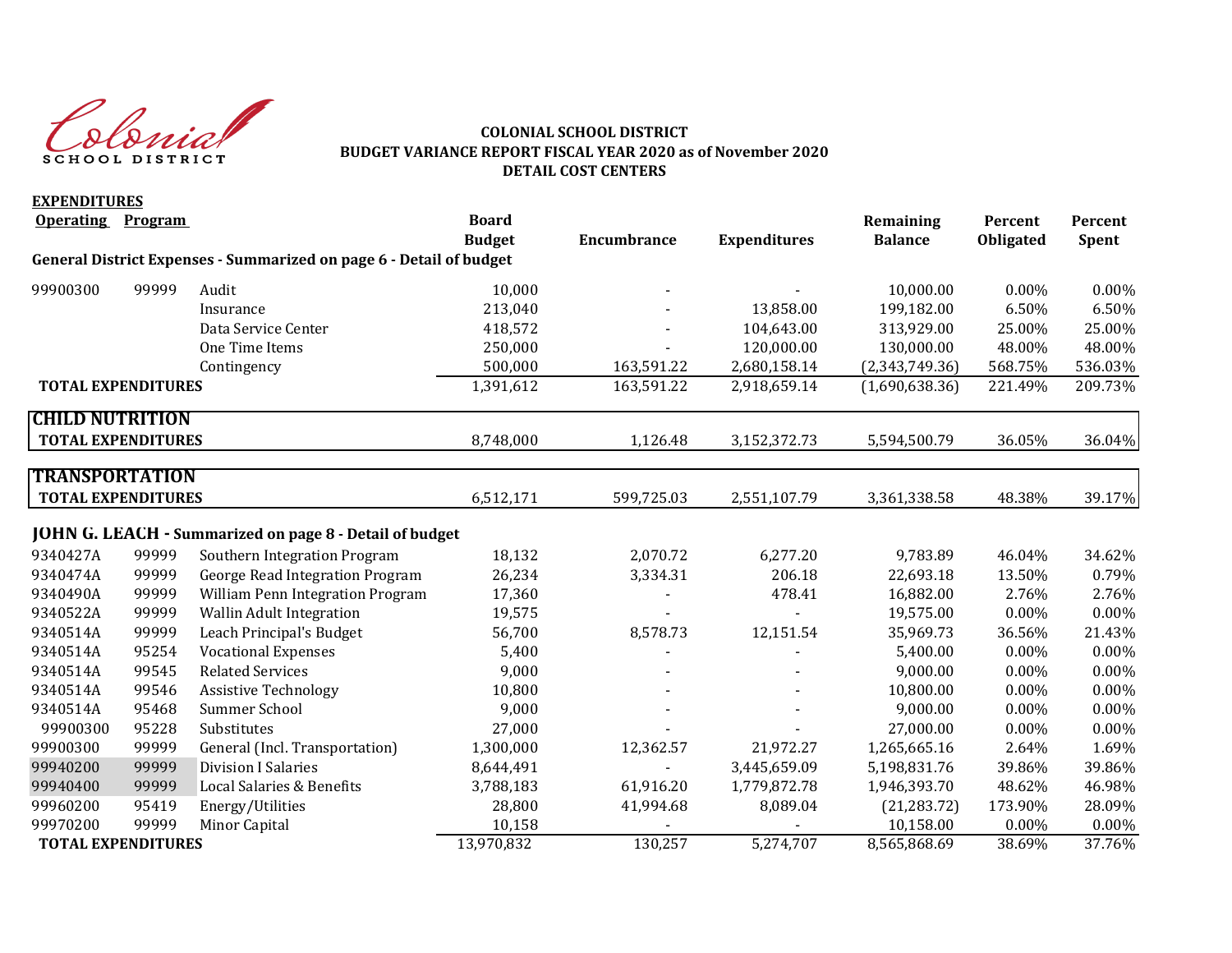Colonial SCHOOL DISTRICT

# **COLONIAL SCHOOL DISTRICT BUDGET VARIANCE REPORT FISCAL YEAR 2020 as of November 2020 LOCAL TAX COLLECTIONS**

|                        | <b>Current</b> | <b>Debt</b>    |                |              |
|------------------------|----------------|----------------|----------------|--------------|
| <b>Month</b>           | <b>Expense</b> | <b>Service</b> | <b>Tuition</b> | <b>MCI</b>   |
| July                   | 113,467.14     | 11,918.26      | 27,538.37      | 6,347.27     |
| August                 | 1,379,263.70   | 109,118.06     | 278,944.10     | 67,554.34    |
| September              | 5,625,354.33   | 503,429.41     | 1,289,557.76   | 312,125.42   |
| October                | 38,887,652.54  | 3,481,066.55   | 8,927,962.78   | 2,160,179.19 |
| November               | 553,984.40     | 47,260.97      | 120,639.55     | 29,228.32    |
| December               |                |                |                |              |
| January                |                |                |                |              |
| February               |                |                |                |              |
| March                  |                |                |                |              |
| April                  |                |                |                |              |
| May                    |                |                |                |              |
| June                   |                |                |                |              |
| Transfers to Leach     |                |                |                |              |
| Sr Citizen Prop Relief |                |                |                |              |
| <b>Total Collected</b> | 46,559,722.11  | 4,152,793.25   | 10,644,642.56  | 2,575,434.54 |
| <b>Budget</b>          | 48,254,989     | 4,384,546      | 11,248,629     | 2,721,442    |
| % Collected            | 96.49%         | 94.71%         | 94.63%         | 94.63%       |

Receipts are recorded in the month in which they are received.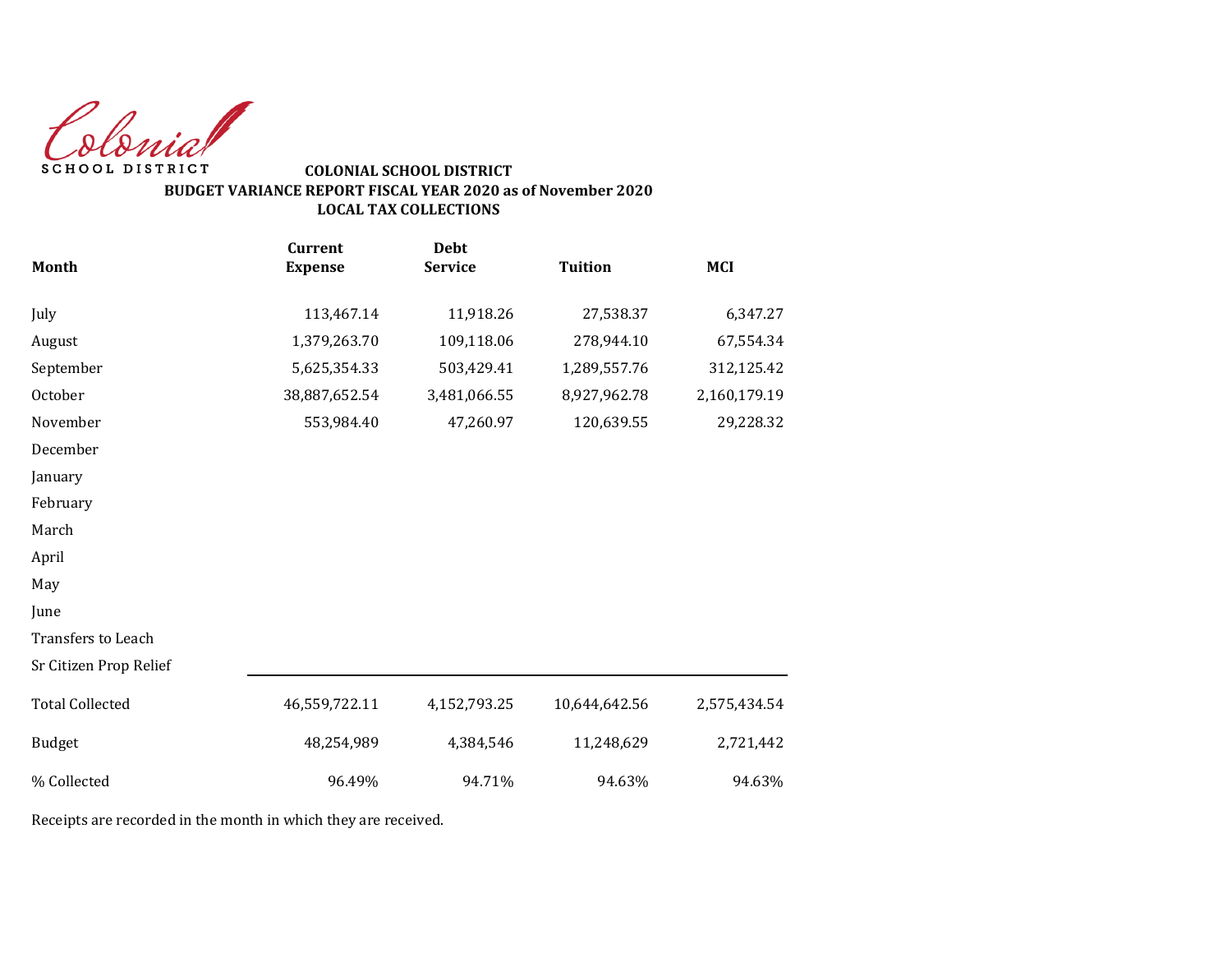

## **COLONIAL SCHOOL DISTRICT COMPARISON OF LOCAL FUND PROPERTY TAX RECEIPTS FOR CURRENT OPERATIONS WITH THE PRIOR TWO FISCAL YEARS**

| <b>Month</b>                | <b>Fiscal Year 2019</b> | <b>Fiscal Year 2020</b> | <b>Fiscal Year 2021</b> |
|-----------------------------|-------------------------|-------------------------|-------------------------|
| July                        | 77,195.64               | 28,036.81               | 113,467.14              |
| August                      | 551,051.59              | 979,008.51              | 1,379,263.70            |
| September                   | 5,042,786.51            | 6,045,626.70            | 5,625,354.33            |
| October                     | 39,470,274.25           | 38,434,095.70           | 38,887,652.54           |
| November                    | 973,592.92              | 649,865.52              | 553,984.40              |
| December                    | 356,878.57              | 277,872.51              |                         |
| January                     | 195,603.77              | 170,989.00              |                         |
| February                    | 134,265.50              | 159,408.88              |                         |
| March                       | 241,167.37              | 272,063.86              |                         |
| April                       | 129,089.72              | 93,456.86               |                         |
| May                         | 98,109.95               | 107,775.26              |                         |
| June                        | 97,336.04               | 104,933.93              |                         |
| Senior Citizens' Tax Rebate | 1,130,131.81            | 1,137,985.58            |                         |
| Year To Date Receipts       | \$48,497,483.64         | 48,461,119.12           | 46,559,722.11           |
| Projected Tax Receipts      | \$46,281,607            | \$47,084,564            | 48,254,989              |
| % of Annual Tax Collections | 104.79%                 | 102.92%                 | 96.49%                  |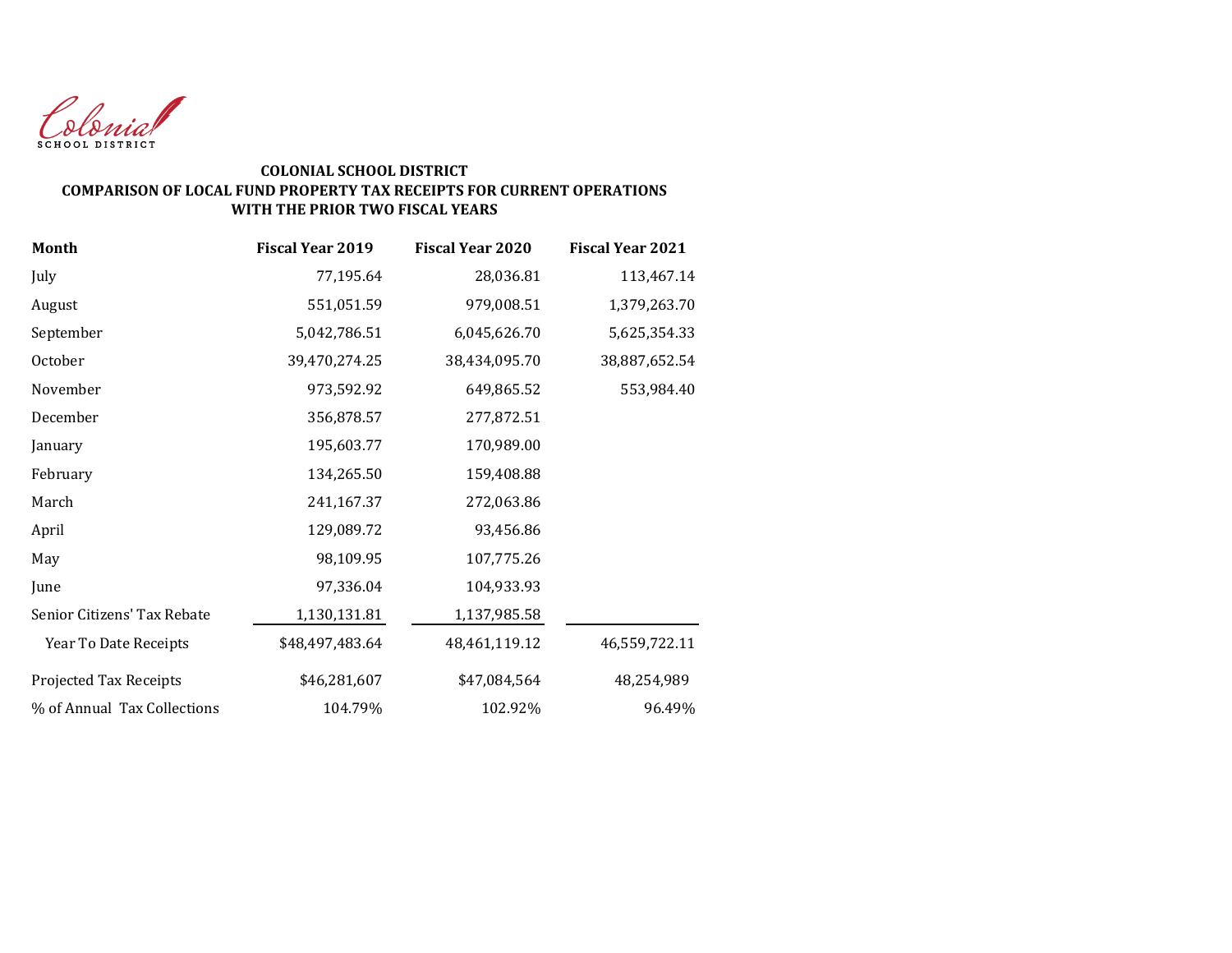Christ **SCHOOL DISTRICT** 

#### **COLONIAL SCHOOL DISTRICT BUDGET VARIANCE REPORT FISCAL YEAR 2020 as of November 2020 CREDIT CARD PURCHASES**

Credit cards are issued to Colonial employees under special circumstances and only with the approval of the CFO and Superintendent. Cards are used when Purchase orders and/or checks are not accepted or feasible and for travel.

|                                | <b>Name</b>              | <b>Trans Date</b> | <b>Merchant</b>                      |    | Amount   | <b>Description</b>   |  |
|--------------------------------|--------------------------|-------------------|--------------------------------------|----|----------|----------------------|--|
| Maintenance/Facilities         | Amoroso, Lisa Marie      |                   | 11/9/2020 TRUE VALUE PRICES CORNER   | \$ | 59.96    | <b>Supplies</b>      |  |
| <b>Nutrition Supervisor</b>    | Angelucci, A Paula       |                   | 11/6/2020 RESTAURANT STORE WILM 131  | \$ | 1,106.56 | Supplies             |  |
|                                | Angelucci, A Paula       |                   | 11/21/2020 ULINE *SHIP SUPPLIES      | \$ | 320.84   | Supplies             |  |
|                                | Angelucci, A Paula       |                   | 11/21/2020 ULINE *SHIP SUPPLIES      |    | 320.84   | Supplies             |  |
|                                | Angelucci, A Paula       |                   | 11/21/2020 ULINE *SHIP SUPPLIES      |    | 316.47   | Supplies             |  |
|                                | Angelucci, A Paula       |                   | 11/5/2020 DICK'SSPORTINGGOODS.COM    |    | 53.99    | Supplies             |  |
|                                | Angelucci, A Paula       |                   | 11/5/2020 DICK'SSPORTINGGOODS.COM    | \$ | 53.99    | Supplies             |  |
| <b>Chief Financial Officer</b> | Falcon, Emily M.         |                   | 11/7/2020 BUSINESS MEMBERSHIP        | \$ | 195.00   | E-signature software |  |
|                                | Falcon, Emily M.         |                   | 11/20/2020 DOCSKETCH E-SIGNATURE     | \$ | 2.83     | E-signature software |  |
| <b>Business Office</b>         | Lockley, Jazmine La'rell |                   | 11/4/2020 NATIONAL COUNCIL FOR THE   | \$ | 200.00   | Registration         |  |
| (Districtwide travel)          | Lockley, Jazmine La'rell |                   | 11/17/2020 NATIONAL COUNCIL FOR THE  | \$ | 175.00   | Registration         |  |
|                                | Lockley, Jazmine La'rell |                   | 11/12/2020 EB EQUITY IN RESTORAT     |    | 298.41   | Registration         |  |
|                                | Lockley, Jazmine La'rell |                   | 11/17/2020 LEARNING FORWARD          |    | 597.00   | Registration         |  |
|                                | Lockley, Jazmine La'rell | 10/27/2020 PESI   |                                      | \$ | 199.99   | Registration         |  |
| <b>Business Office</b>         | Miller, Cindy L          |                   | 11/25/2020 SSC - MIDDLETOWN, DE SERV | \$ | 193.58   | Supplies             |  |
| (Districtwide purchases)       | Miller, Cindy L          |                   | 11/12/2020 BAGSINBULK                |    | 504.00   | Supplies             |  |
|                                | Miller, Cindy L          |                   | 11/3/2020 GAN*NEWSPAPER SUB1052      | \$ | 1,152.09 | Subscription         |  |
|                                | Miller, Cindy L          |                   | 11/2/2020 EMA*EMMA EMAIL MARKETING   |    | 132.00   | Marketing            |  |
|                                | Miller, Cindy L          |                   | 11/26/2020 DNH*GODADDY.COM           |    | 20.17    | Website              |  |
|                                | Miller, Cindy L          |                   | 11/12/2020 MENTIMETER                |    | 179.88   | Supplies             |  |
|                                | Miller, Cindy L          |                   | 11/12/2020 INTERNATIONAL TRANSACTION |    | 2.70     | Supplies             |  |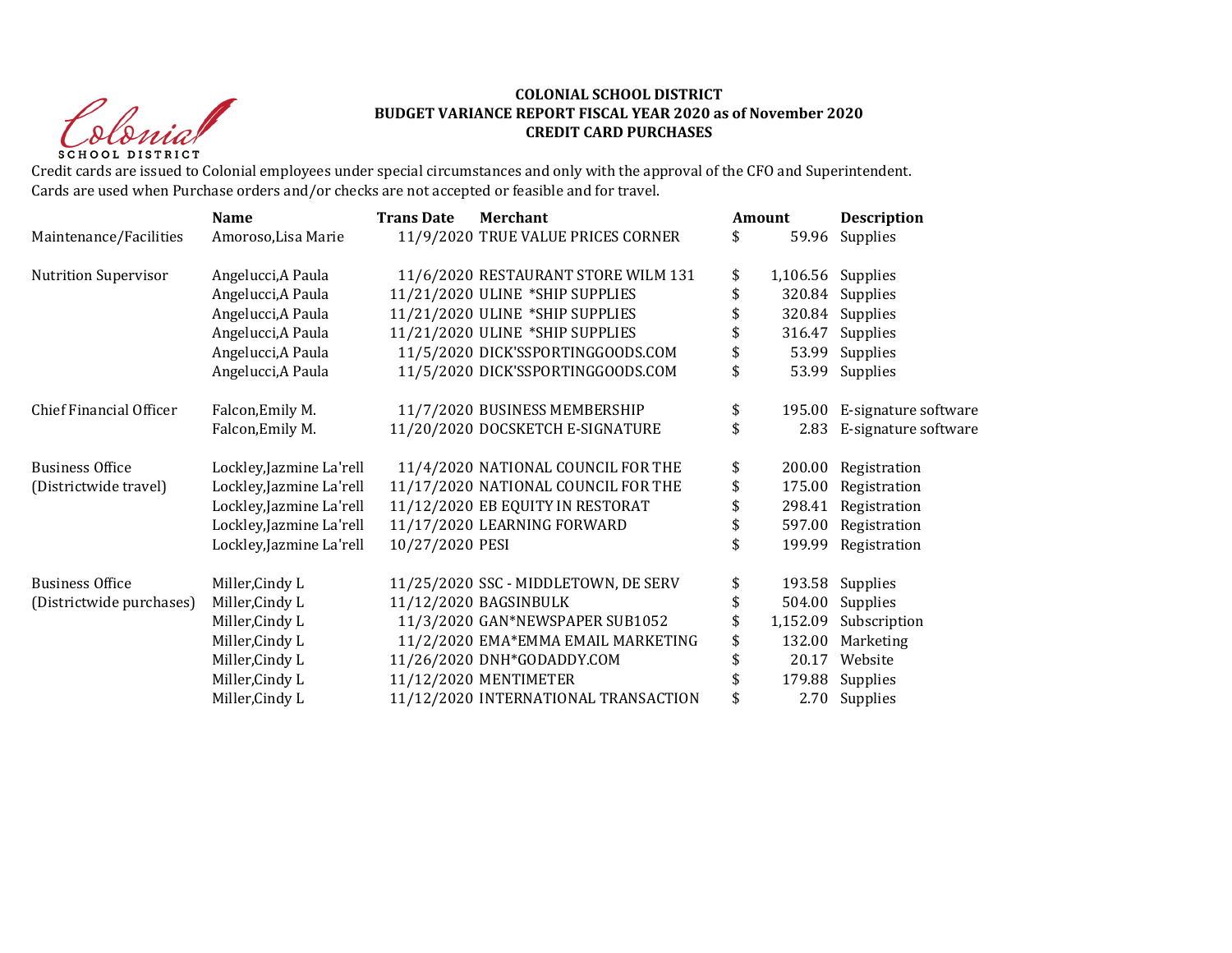Sprist **SCHOOL DISTRICT** 

#### **COLONIAL SCHOOL DISTRICT BUDGET VARIANCE REPORT FISCAL YEAR 2020 as of November 2020 CREDIT CARD PURCHASES**

Credit cards are issued to Colonial employees under special circumstances and only with the approval of the CFO and Superintendent. Cards are used when Purchase orders and/or checks are not accepted or feasible and for travel.

|                              | <b>Name</b>           | <b>Trans Date</b> | <b>Merchant</b>                   | Amount              | <b>Description</b> |
|------------------------------|-----------------------|-------------------|-----------------------------------|---------------------|--------------------|
| <b>Technology Supervisor</b> | Smallwood, Philip Lee |                   | 11/1/2020 DIGITALOCEAN.COM        | \$<br>57.30         | Website            |
|                              | Smallwood, Philip Lee |                   | 10/28/2020 AMZN MKTP US*2T9060IG2 | $1,989.00$ Supplies |                    |
|                              | Smallwood, Philip Lee |                   | 10/31/2020 AMZN MKTP US*282I60402 |                     | 479.50 Supplies    |
|                              | Smallwood, Philip Lee |                   | 11/1/2020 AMZN MKTP US*288F36A20  | \$                  | 1,440.52 Supplies  |
|                              | Smallwood, Philip Lee |                   | 11/4/2020 AMZN MKTP US*289Q92M60  |                     | 2,235.80 Supplies  |
|                              | Smallwood, Philip Lee |                   | 11/5/2020 AMZN MKTP US*284754HZ0  |                     | 395.59 Supplies    |
|                              | Smallwood, Philip Lee |                   | 11/8/2020 AMZN MKTP US*286UY92Q0  |                     | 594.63 Supplies    |
|                              | Smallwood, Philip Lee |                   | 11/11/2020 AMZN MKTP US*2832W7YL1 |                     | 44.99 Supplies     |
|                              | Smallwood, Philip Lee |                   | 11/11/2020 AMAZON.COM*204YF6CL1   |                     | 327.71 Supplies    |
|                              | Smallwood, Philip Lee |                   | 11/19/2020 AMZN MKTP US*Z75369CR3 |                     | 785.44 Supplies    |
|                              | Smallwood, Philip Lee |                   | 11/6/2020 AMZN MKTP US            |                     | $(20.74)$ Refund   |
|                              | Smallwood, Philip Lee |                   | 11/3/2020 RO CO FILMS EDUCATIONAL |                     | (30.00) Refund     |
|                              |                       |                   | TOTAL                             | 14,385.04           |                    |